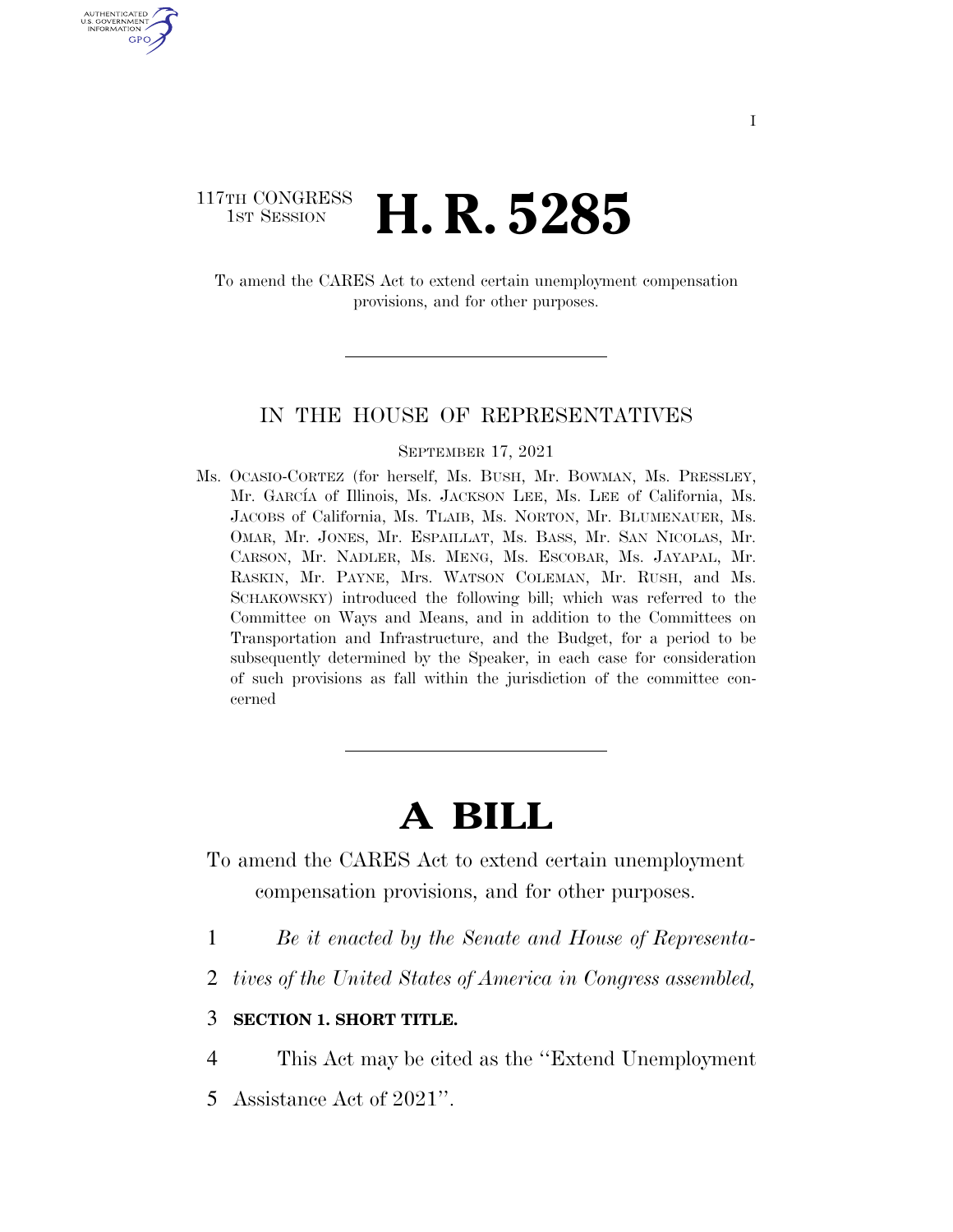| $\mathbf{1}$   | SEC. 2. EXTENSION OF PANDEMIC UNEMPLOYMENT ASSIST-           |
|----------------|--------------------------------------------------------------|
| $\overline{2}$ | ANCE.                                                        |
| 3              | (a) IN GENERAL.—Section $2102(c)$ of the CARES               |
| $\overline{4}$ | Act $(15 \text{ U.S.C. } 9021(e))$ is amended—               |
| 5              | (1) in paragraph $(1)(A)(ii)$ , by striking "Sep-            |
| 6              | tember 6, 2021" and inserting "February 1, 2022";            |
| 7              | and                                                          |
| 8              | $(2)$ by redesignating paragraphs $(5)$ and $(6)$ as         |
| 9              | paragraphs $(4)$ and $(5)$ , respectively.                   |
| 10             | (b) INCREASE IN NUMBER OF WEEKS.-Section                     |
| 11             | $2102(c)(2)$ of such Act (15 U.S.C. 9021(c)(2)) is amend-    |
|                | $12$ ed—                                                     |
| 13             | $(1)$ by striking "79 weeks" and inserting "100              |
| 14             | weeks"; and                                                  |
| 15             | $(2)$ by striking "79-week period" and inserting             |
| 16             | "100-week period".                                           |
| 17             | (c) HOLD HARMLESS FOR PROPER ADMINISTRA-                     |
|                | 18 TION.—In the case of an individual who is eligible to re- |
| 19             | ceive pandemic unemployment assistance under section         |
| 20             | $2102$ of the CARES Act (15 U.S.C. 9021) as of the most      |
| 21             | recent week ending on or before September 6 and on the       |
| 22             | date of enactment of this Act becomes eligible for pan-      |
| 23             | demic emergency unemployment compensation under sec-         |
| 24             | tion 2107 of the CARES Act (15 U.S.C. 9025) by reason        |
| 25             | of the amendments made by this Act, any payment of pan-      |
| 26             | demic unemployment assistance under such section 2102        |
|                | •HR 5285 IH                                                  |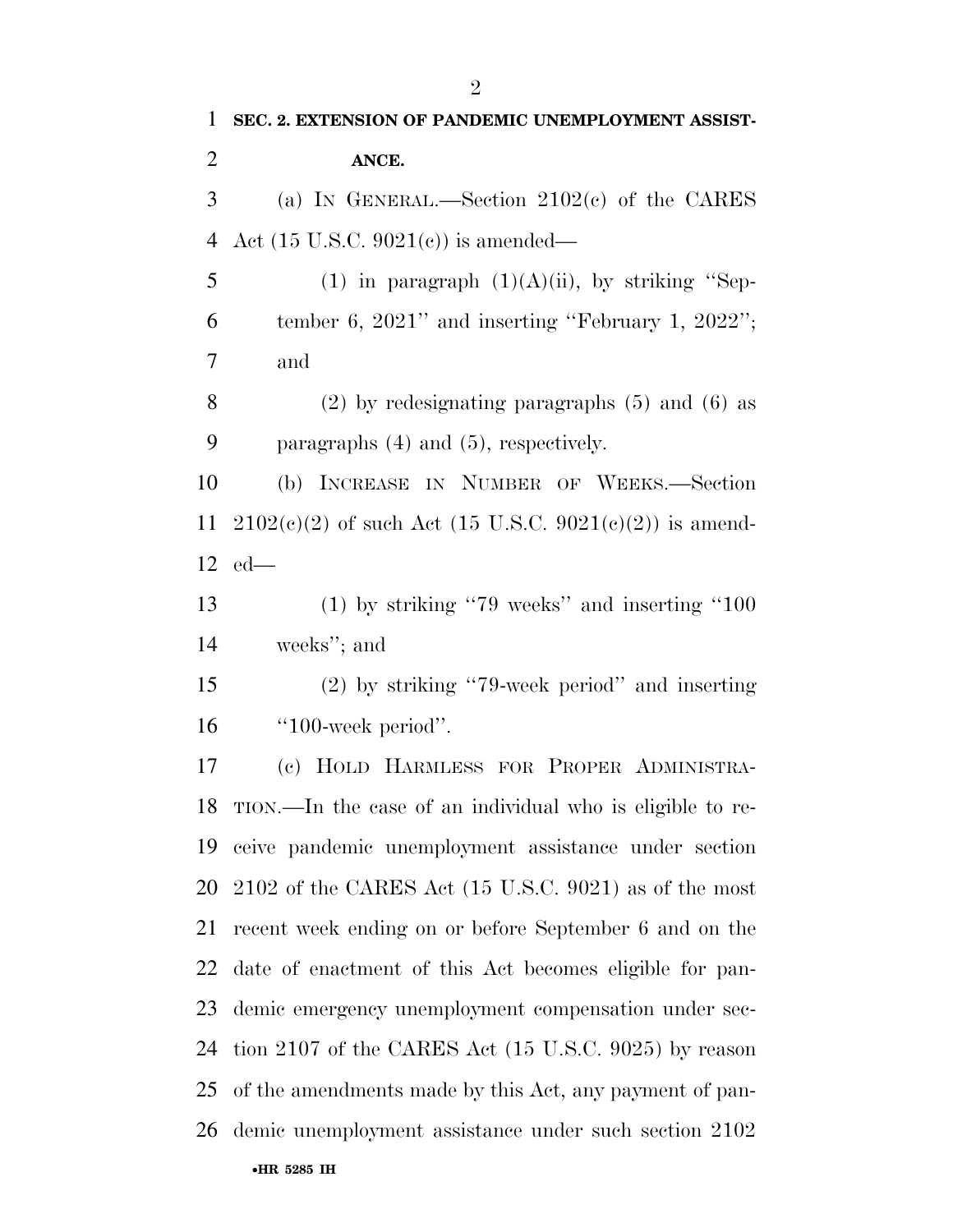made after the date of enactment of this Act to such indi- vidual during an appropriate period of time, as determined by the Secretary of Labor, that should have been made under such section 2107 shall not be considered to be an overpayment of assistance under such section 2102, except that an individual may not receive payment for assistance under section 2102 and a payment for assistance under section 2107 for the same week of unemployment.

## **SEC. 3. EXTENSION OF EMERGENCY UNEMPLOYMENT RE- LIEF FOR GOVERNMENTAL ENTITIES AND NONPROFIT ORGANIZATIONS.**

12 (a) IN GENERAL.—Section  $903(i)(1)(D)$  of the Social 13 Security Act  $(42 \text{ U.S.C. } 1103(i)(1)(D))$  is amended by striking ''September 6, 2021'' and inserting ''February 1, 2022''.

 (b) INCREASE IN REIMBURSEMENT RATE.—Section 17 903(i)(1)(B) of such Act (42 U.S.C. 1103(i)(1)(B)) is amended by striking ''September 6, 2021'' and inserting ''February 1, 2022''.

## **SEC. 4. EXTENSION OF FEDERAL PANDEMIC UNEMPLOY-MENT COMPENSATION.**

22 (a) IN GENERAL.—Section  $2104(e)(2)$  of the CARES 23 Act  $(15 \text{ U.S.C. } 9023(e)(2))$  is amended by striking "Sep-tember 6, 2021'' and inserting ''February 1, 2022''.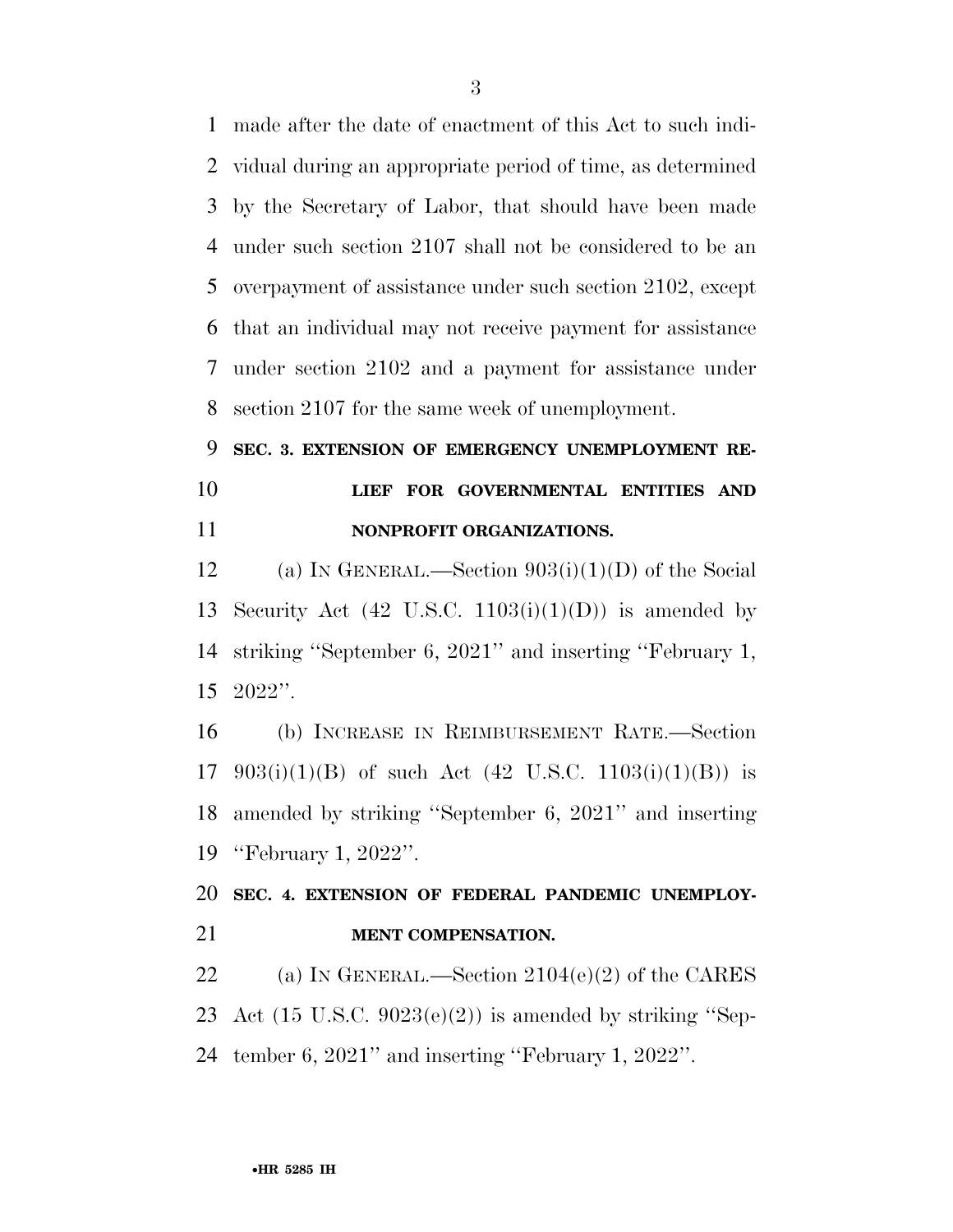1 (b) AMOUNT.—Section  $2104(b)(3)(A)(ii)$  of such Act 2 (15 U.S.C.  $9023(b)(3)(A)(ii)$ ) is amended by striking ''September 6, 2021'' and inserting ''February 1, 2022''. **SEC. 5. EXTENSION OF FULL FEDERAL FUNDING OF THE FIRST WEEK OF COMPENSABLE REGULAR UNEMPLOYMENT FOR STATES WITH NO WAIT-ING WEEK.** 

8 Section  $2105(e)(2)$  of the CARES Act  $(15 \text{ U.S.C.})$ 9  $9024(e)(2)$  is amended by striking "September 6,  $2021$ " and inserting ''February 1, 2022''.

 **SEC. 6. EXTENSION OF EMERGENCY STATE STAFFING FLEXIBILITY.** 

 Section 9015 of the American Rescue Plan Act of 2021 is amended by striking ''September 6, 2021'' and inserting ''February 1, 2022''.

**SEC. 7. EXTENSION OF PANDEMIC EMERGENCY UNEMPLOY-**

**MENT COMPENSATION.** 

18 (a) IN GENERAL.—Section  $2107(g)(2)$  of the CARES 19 Act (15 U.S.C.  $9025(g)(2)$ ) is amended by striking "Sep-tember 6, 2021'' and inserting ''February 1, 2022''.

 (b) INCREASE IN NUMBER OF WEEKS.—Section 22 2107(b)(2) of such Act (15 U.S.C. 9025(b)(2)) is amend-ed by striking ''53'' and inserting ''74''.

 (c) COORDINATION OF PANDEMIC EMERGENCY UN-EMPLOYMENT COMPENSATION WITH EXTENDED COM-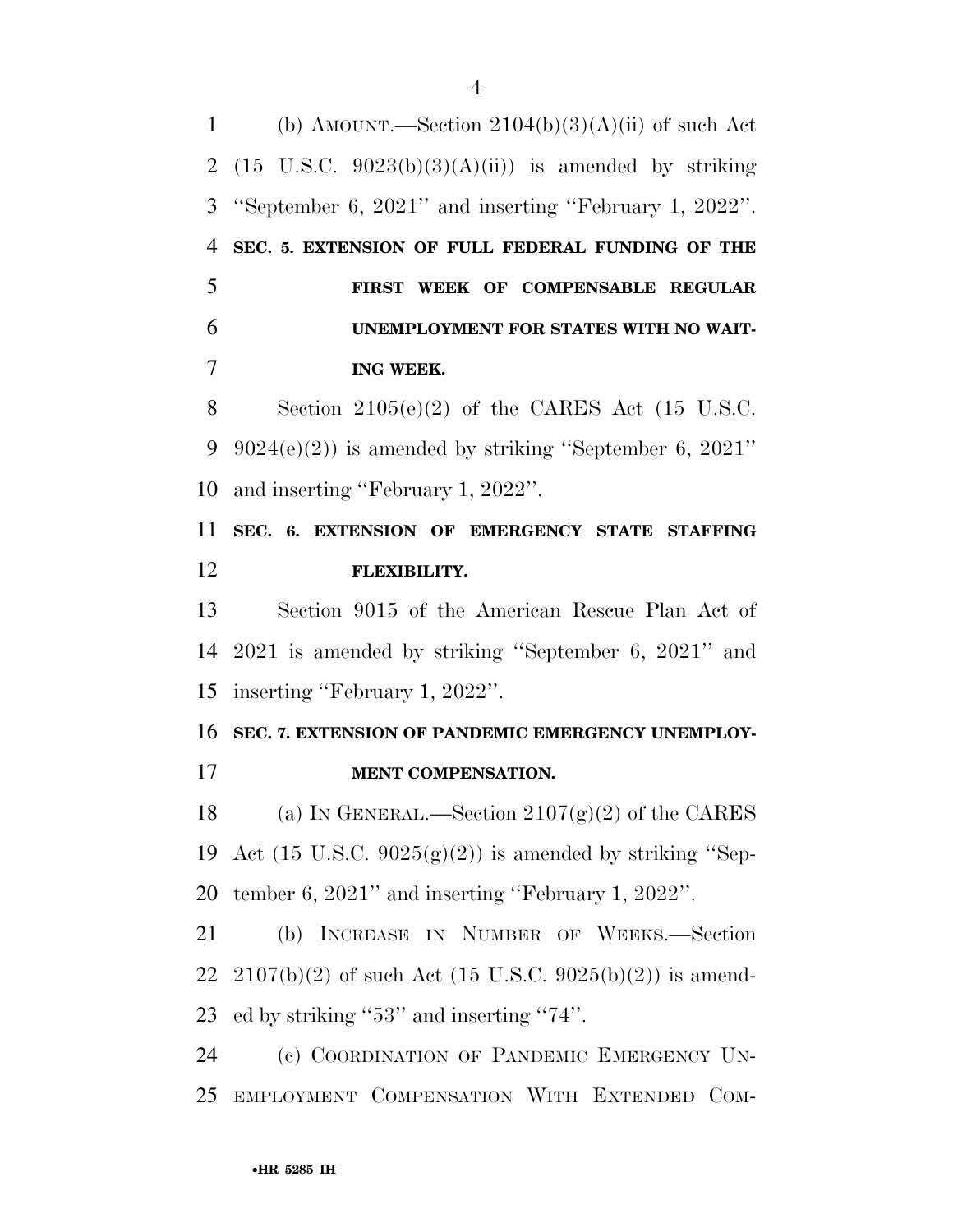1 PENSATION.—Section  $2107(a)(5)(B)$  of such Act  $(15)$ 2 U.S.C.  $9025(a)(5)(B)$  is amended by inserting "or for the week that includes the date of enactment of the Extend Unemployment Assistance Act of 2021 (without regard to the amendments made by subsections (a) and (b) of sec-tion 7 of such Act)'' after ''such Act)''.

 (d) SPECIAL RULE FOR EXTENDED COMPENSA- TION.—Section 2107(a)(8) of such Act (15 U.S.C.  $9025(a)(8)$  is amended by striking "September 6, 2021" and inserting ''February 1, 2022''.

# **SEC. 8. EXTENSION OF TEMPORARY FINANCING OF SHORT- TIME COMPENSATION PAYMENTS IN STATES WITH PROGRAMS IN LAW.**

 Section 2108(b)(2) of the CARES Act (15 U.S.C. 9026(b)(2)) is amended by striking ''September 6, 2021'' and inserting ''February 1, 2022''.

**SEC. 9. EXTENSION OF TEMPORARY FINANCING OF SHORT-**

 **TIME COMPENSATION AGREEMENTS FOR STATES WITHOUT PROGRAMS IN LAW.** 

20 Section  $2109(d)(2)$  of the CARES Act (15 U.S.C. 21  $9027(d)(2)$  is amended by striking "September 6, 2021" and inserting ''February 1, 2022''.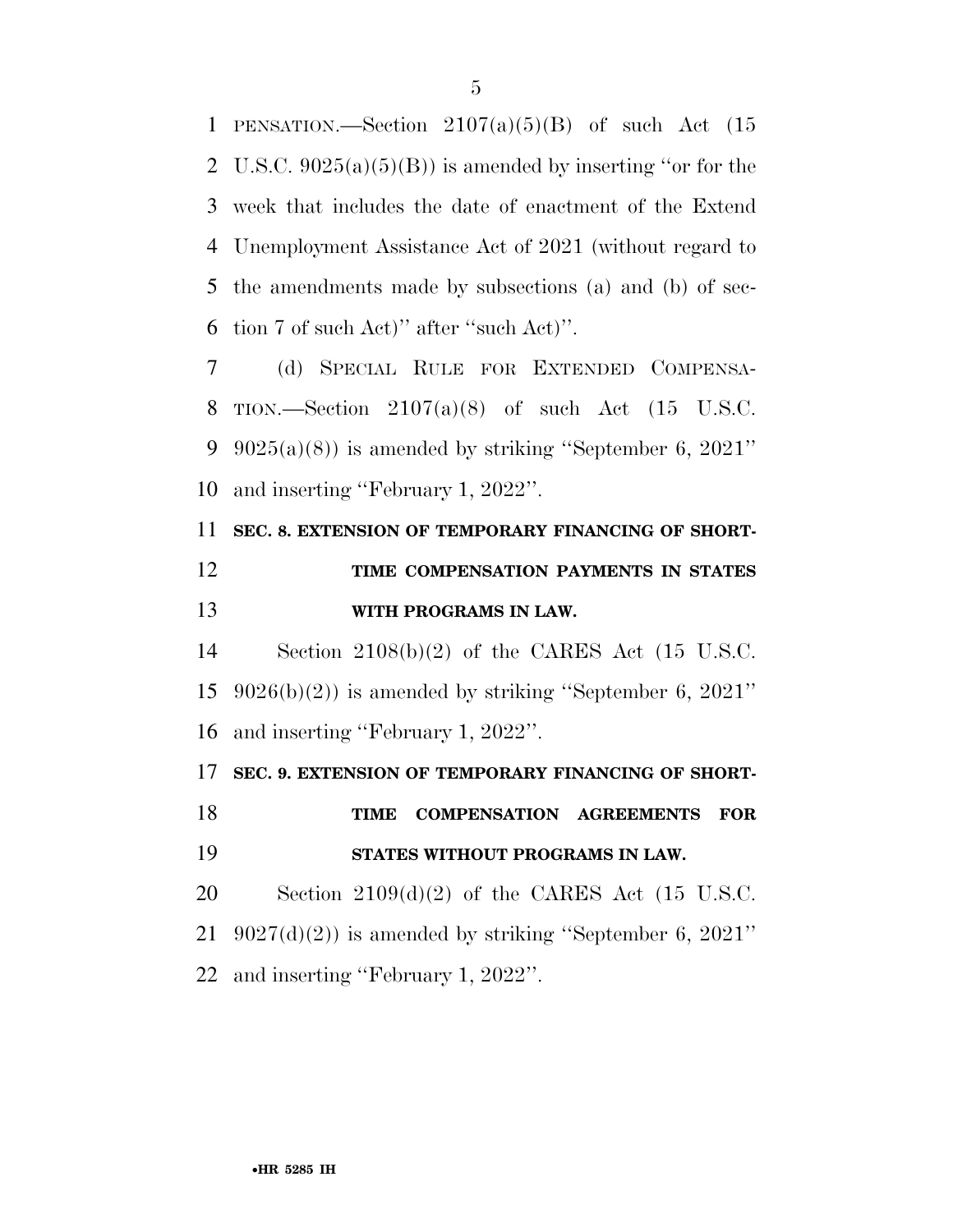Section 1202(b)(10)(A) of the Social Security Act 4 (42 U.S.C.  $1322(b)(10)(A)$ ) is amended by striking "Sep-tember 6, 2021'' and inserting ''February 1, 2022''.

 **SEC. 11. EXTENSION OF FULL FEDERAL FUNDING OF EX-TENDED UNEMPLOYMENT COMPENSATION.** 

 (a) IN GENERAL.—Section 4105 of the Families First Coronavirus Response Act (26 U.S.C. 3304 note) is amended by striking ''September 6, 2021'' and inserting ''February 1, 2022''.

 (b) EFFECTIVE DATE.—The amendment made by subsection (a) shall apply as if included in the enactment of the Families First Coronavirus Response Act (Public Law 116–127).

 **SEC. 12. ADDITIONAL ENHANCED BENEFITS UNDER THE RAILROAD UNEMPLOYMENT INSURANCE ACT.**  18 (a) IN GENERAL.—Section  $2(a)(5)(A)$  of the Railroad 19 Unemployment Insurance Act  $(45 \text{ U.S.C. } 352(a)(5)(A))$  is amended—

 (1) in the first sentence, by striking ''Sep- tember 6, 2021'' and inserting ''February 1, 2022''; and

 (2) in the fourth sentence, by striking ''Sep-tember 6, 2021'' and inserting ''February 1, 2022''.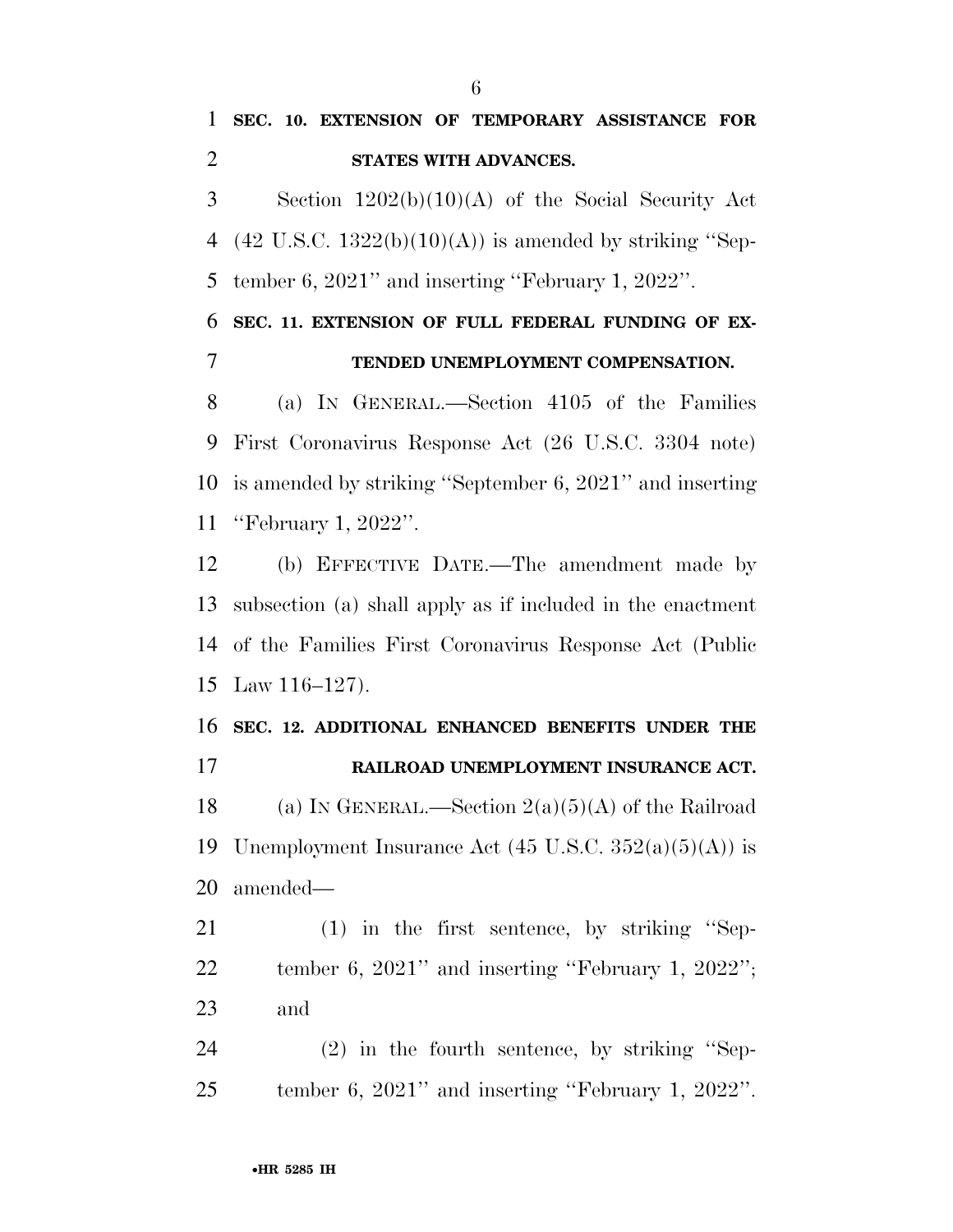| $\mathbf{1}$ | (b)<br>CLARIFICATION ON AUTHORITY TO USE                             |
|--------------|----------------------------------------------------------------------|
| 2            | FUNDS.—Funds appropriated under subparagraph (B) of                  |
| 3            | section $2(a)(5)$ of the Railroad Unemployment Insurance             |
| 4            | Act $(45 \text{ U.S.C. } 352(a)(5))$ shall be available to cover the |
| 5            | cost of recovery benefits provided under such section                |
| 6            | $2(a)(5)$ by reason of the amendments made by subsection             |
| 7            | (a) as well as to cover the cost of such benefits provided           |
| 8            | under such section $2(a)(5)$ as in effect on the day before          |
| 9            | the date of enactment of this Act.                                   |
| 10           | SEC. 13. EXTENDED UNEMPLOYMENT BENEFITS UNDER                        |
| 11           | THE RAILROAD UNEMPLOYMENT INSURANCE                                  |
| 12           | ACT.                                                                 |
| 13           | (a) IN GENERAL.—Section $2(e)(2)(D)$ of the Rail-                    |
| 14           | road Unemployment Insurance Act (45 U.S.C.                           |
| 15           | $352(e)(2)(D)$ is amended—                                           |
| 16           | $(1)$ in clause $(i)$ —                                              |
|              |                                                                      |
| 17           | $(A)$ in subclause $(I)$ , by striking "330                          |
| 18           | days" and inserting "435 days"; and                                  |
| 19           | $(B)$ in subclause $(II)$ —                                          |
| 20           | (i) by striking "33 consecutive 14-day                               |
| 21           | periods" and inserting "44 consecutive 14-                           |
| 22           | day periods"; and                                                    |
| 23           | (ii) by striking "20 consecutive 14-day                              |
| 24           | periods" and inserting "31 consecutive 14-                           |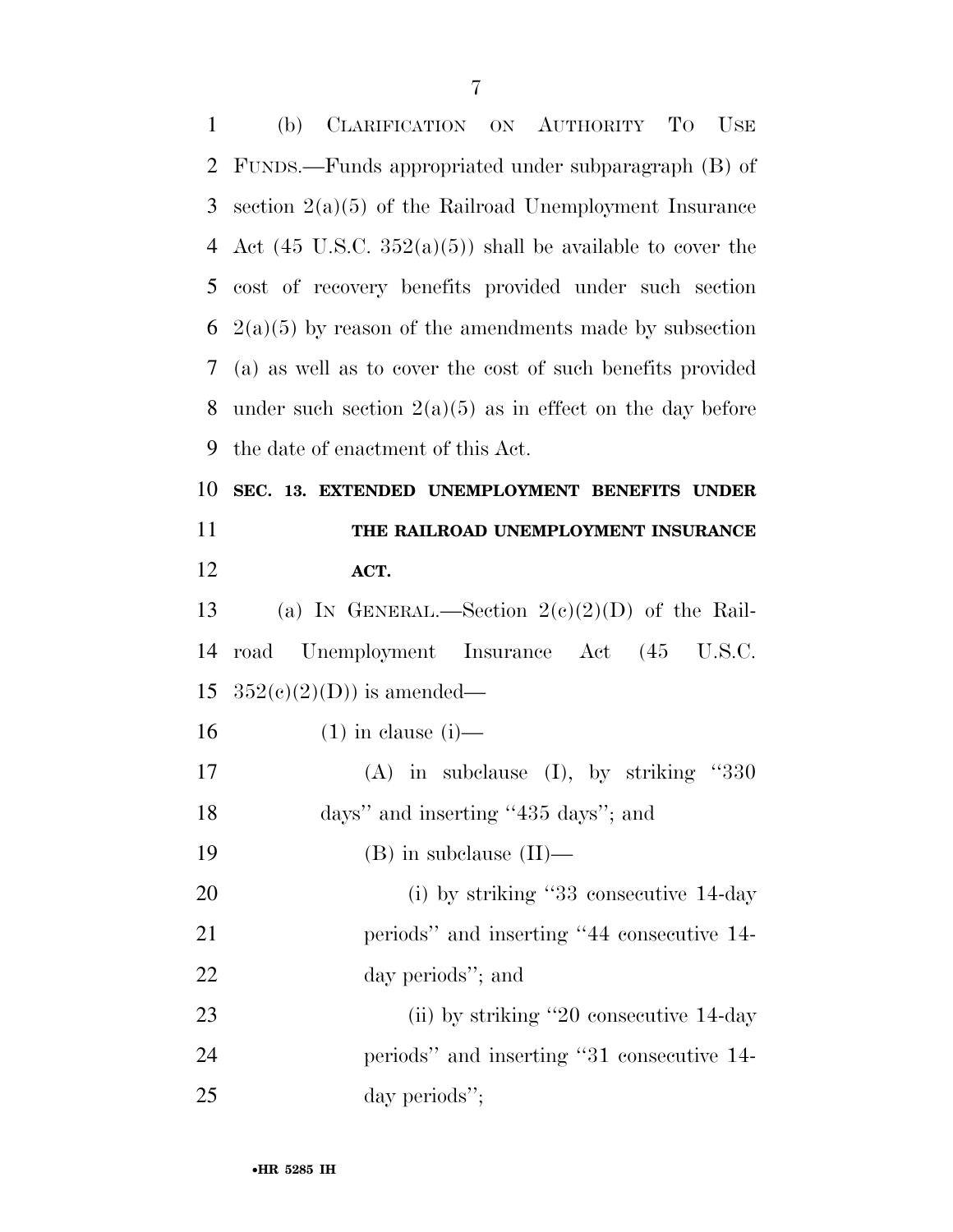1 (2) in clause (ii)—

| $\overline{2}$ | $(A)$ by striking "265 days of unemploy-                    |
|----------------|-------------------------------------------------------------|
| 3              | ment" and inserting "370 days of unemploy-                  |
| $\overline{4}$ | ment";                                                      |
| 5              | (B) by striking "27 consecutive 14-day pe-                  |
| 6              | riods" and inserting "37 consecutive 14-day pe-             |
| $\overline{7}$ | riods"; and                                                 |
| 8              | $(C)$ by striking "20 consecutive 14-day pe-                |
| 9              | riods" and inserting "31 consecutive 14-day pe-             |
| 10             | riods"; and                                                 |
| 11             | $(3)$ in clause (iii), by striking "September 6,            |
| 12             | 2021" and inserting "February 1, 2022".                     |
| 13             | (b)<br>CLARIFICATION ON AUTHORITY TO<br><b>USE</b>          |
| 14             | FUNDS.—Funds appropriated under the first, second, or       |
| 15             | third sentence of clause (v) of section $2(e)(2)(D)$ of the |
| 16             | Railroad Unemployment Insurance Act shall be available      |
| 17             | to cover the cost of additional extended unemployment       |
| 18             | benefits provided under such section $2(c)(2)(D)$ by reason |
|                |                                                             |

 of the amendments made by subsection (a) as well as to cover the cost of such benefits provided under such section 21  $2(c)(2)(D)$  as in effect on the day before the date of enact-

ment of this Act.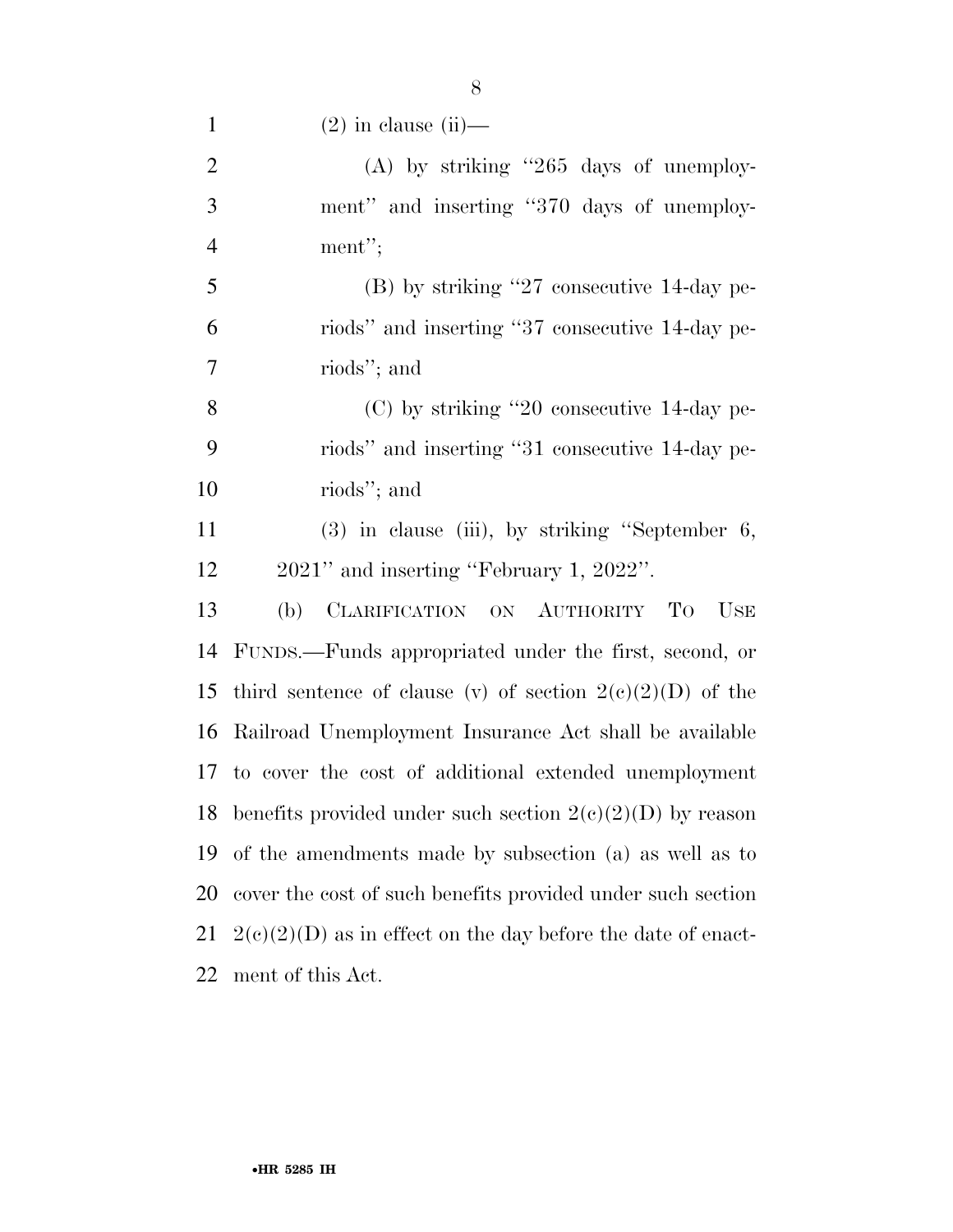# **SEC. 14. EXTENSION OF WAIVER OF THE 7-DAY WAITING PE- RIOD FOR BENEFITS UNDER THE RAILROAD UNEMPLOYMENT INSURANCE ACT.**

 (a) IN GENERAL.—Section 2112(a) of the CARES Act (15 U.S.C. 9030(a)) is amended by striking ''Sep-tember 6, 2021'' and inserting ''February 1, 2022''.

 (b) CLARIFICATION ON AUTHORITY TO USE FUNDS.—Funds appropriated under section 2112(c) of the CARES Act (15 U.S.C. 9030(c)) shall be available to cover the cost of additional benefits payable due to section 2112(a) of such Act by reason of the amendments made by subsection (a) as well as to cover the cost of such bene- fits payable due to such section 2112(a) as in effect on the day before the date of enactment of this Act.

#### **SEC. 15. RAILROAD RETIREMENT BOARD FUNDING.**

 In addition to amounts otherwise made available, there are appropriated for fiscal year 2021, out of any money in the Treasury not otherwise appropriated, \$2,000,000, to remain available until expended, for the Railroad Retirement Board, for additional hiring and overtime bonuses as needed to administer the Railroad Unemployment Insurance Act.

### **SEC. 16. BUDGETARY EFFECTS.**

 Each Federal payment made to a State as a result of the amendments made by this Act, and any additional benefits paid as a result of such amendments, shall be ex